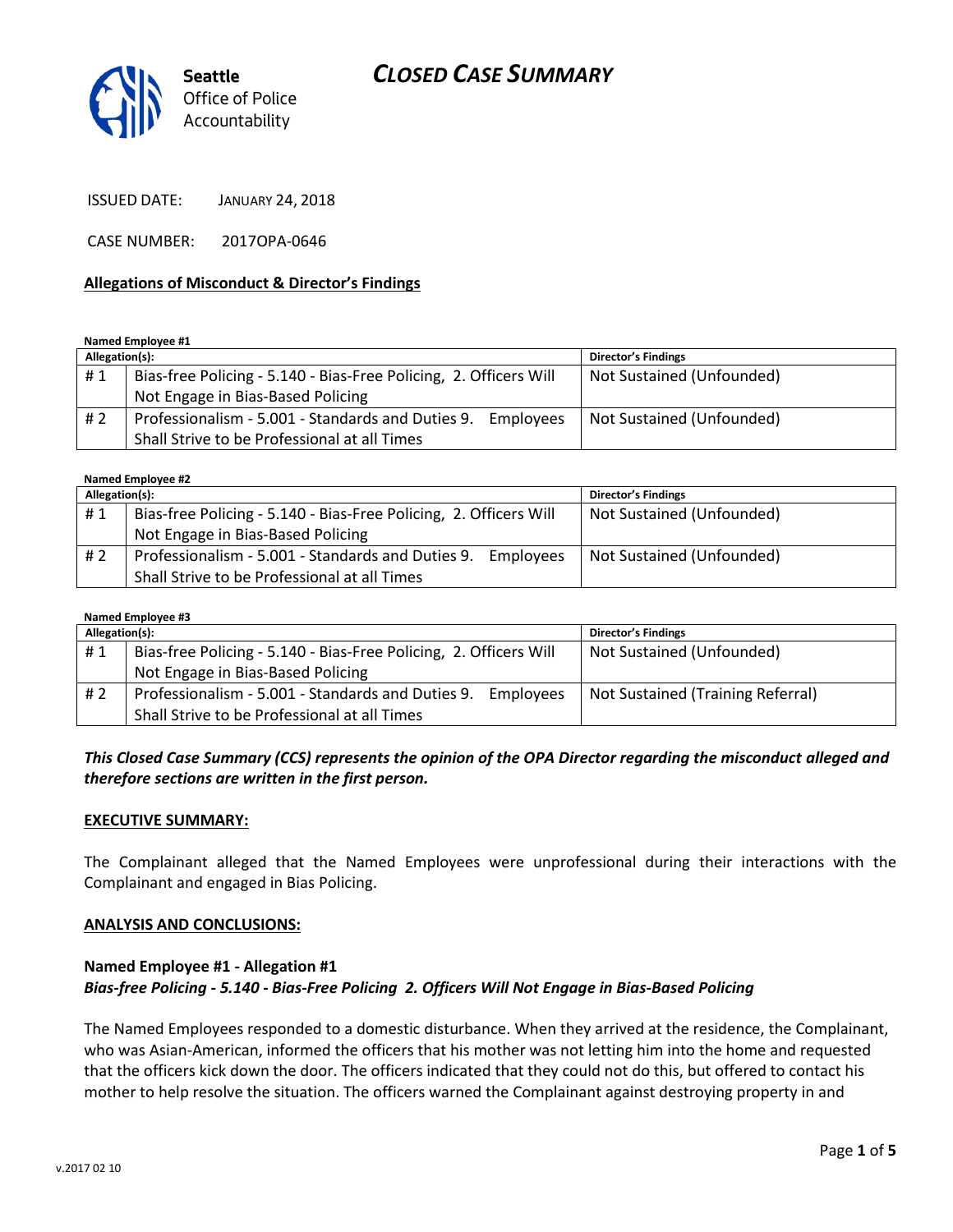

**Seattle** *Office of Police Accountability*

## *CLOSE CASE SUMMARY*

OPA CASE NUMBER: 2017OPA-0646

around his mother's house. The officers told the Complainant that he should contact the police if he needed further assistance.

The officers left the scene, but shortly thereafter they received a call from the Complainant's mother in which she alleged that the Complainant was trying to break into the home. The officers returned to the scene and spoke with the Complainant's mother. She indicated that the Complainant had moved out of their home a week prior and only had limited things left there. She stated that she changed the locks when he moved out. She stated that the Complainant suffered from bi-polar disorder and had been acting inappropriately towards her. The officers warned the Complainant's mother that she was not permitted to change the locks on a tenant who had not yet moved out and that, if she did so, she could be subject to civil proceedings.

The officers then spoke with the Complainant. The Complainant stated that he had been homeless for the last week, but that he had not yet moved out of his mother's house. The Complainant wanted the officers to document that his property had been destroyed, but he could not specifically identify what property that was. His mother denied destroying any of his property. The officers reported that the Complainant appeared unhappy with the situation and the lack of a resolution. The Complainant also spoke with a supervisor, Named Employee #2 (NE#2). He was further unsatisfied with this conversation. When the officers left the residence for a second time, the Complainant was in his vehicle but had not yet driven away.

After the incident, the Complainant spoke with a Department Lieutenant and made several complaints against the Named Employees. He asserted that they were "rude" and "aggressive" towards him and treated him "poorly." He also stated that the officers laughed at him and tried him get him to say that he no longer lived at the residence, which was incorrect. The Complainant further intimated that the Named Employees also were biased towards him based on his status as a member of minority. As a result of this conversation, the Lieutenant referred this matter to OPA and the instant investigation ensued.

OPA interviewed all three of the Named Employees. Each denied engaging in biased policing during the incident. OPA attempted to interview the Complainant, but he pointed OPA to his statement to the Lieutenant and refused to provide a further recorded statement.

The officers' interactions with the Complainant and the Complainant's mother were captured in their entirety by In-Car Video (ICV). I note that, after reviewing the video, I found no evidence on the ICV of the officers laughing at the Complainant or trying to convince the Complainant that he did not live at his mother's residence.

SPD policy prohibits biased policing, which it defines as "the different treatment of any person by officers motivated by any characteristic of protected classes under state, federal, and local laws as well other discernible personal characteristics of an individual." (SPD Policy 5.140.) This includes different treatment based on the race of the subject. (*See id*.)

Based on my review of the objective evidence in this case – most notably the ICV – I find no evidence that the Named Employees engaged in biased policing. While Named Employee #3 (NE#3) and to a lesser extent NE#2 engaged in argumentative conversations with the Complainant (as discussed more fully below), this does not constitute bias. Moreover, the fact that the officers did not kick down the door of the Complainant's mother's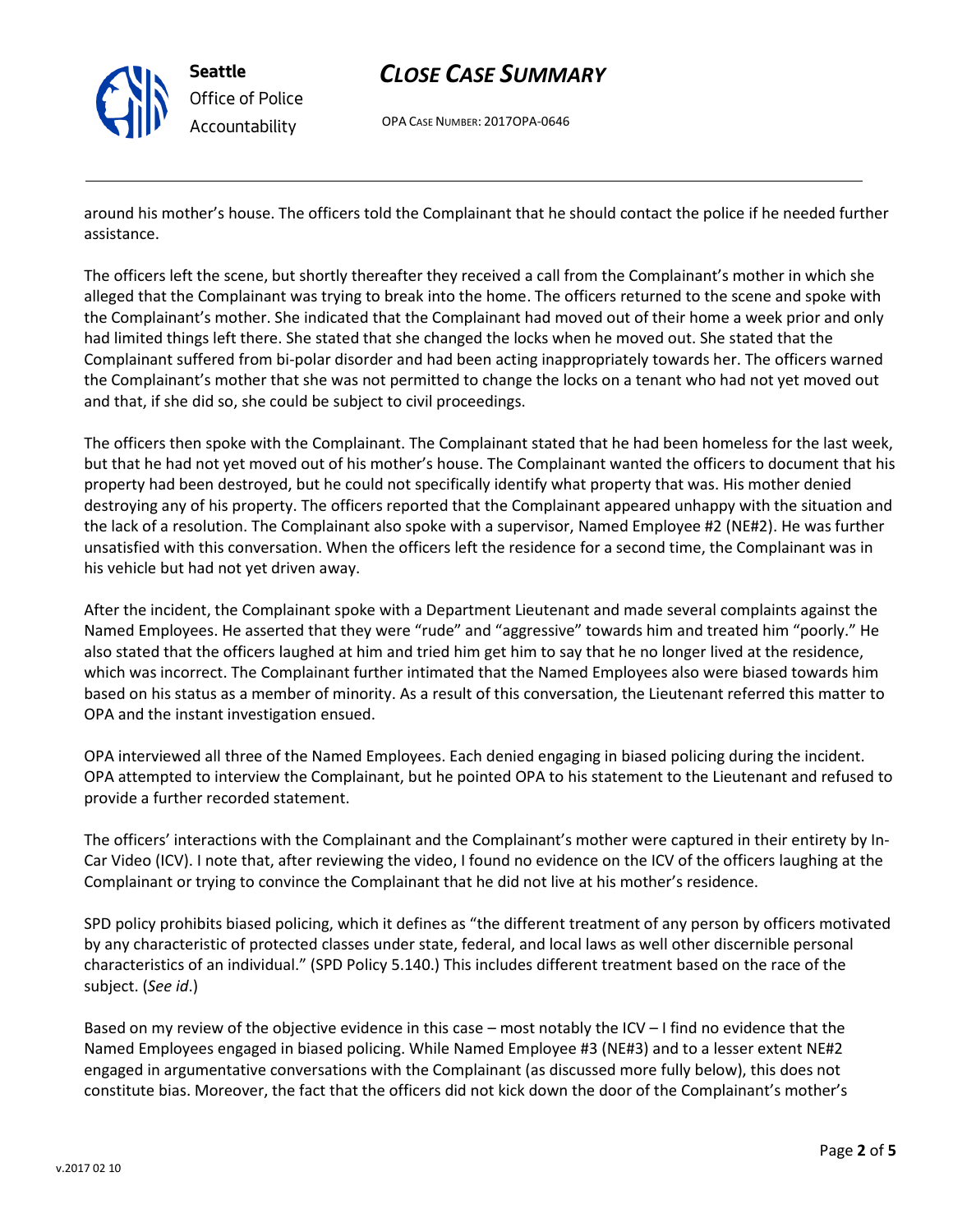

## *CLOSE CASE SUMMARY*

OPA CASE NUMBER: 2017OPA-0646

residence and arguably took her side over the Complainant's also does not constitute bias. The officers had no legal authority to kick down the door to the residence and I agree with their decision not to do so.

For these reasons, I recommend that this allegation be Not Sustained – Unfounded.

#### Recommended Finding: **Not Sustained (Unfounded)**

### **Named Employee #1 - Allegation #2** *Professionalism - 5.001 - Standards and Duties 9. Employees Shall Strive to be Professional at all Times*

SPD Policy 5.001-POL-9 requires that SPD employees "strive to be professional at all times." The policy further instructs that "employees may not engage in behavior that undermines public trust in the Department, the officer, or other officers." (SPD Policy 5.001-POL-9.)

From a review of the video, I find that Named Employee #1 (NE#1)'s demeanor during his interaction with the Complainant was professional and consistent with the Department's expectations and policy. As such, I recommend that this allegation be Not Sustained – Unfounded.

Recommended Finding: **Not Sustained (Unfounded)**

### **Named Employee #2 - Allegation #1** *Bias-free Policing - 5.140 - Bias-Free Policing, 2. Officers Will Not Engage in Bias-Based Policing*

For the same reasons as stated above (*see* Named Employee #1, Allegation #1), I recommend that this allegation be Not Sustained – Unfounded.

Recommended Finding: **Not Sustained (Unfounded)**

### **Named Employee #2 - Allegation #2** *Professionalism - 5.001 - Standards and Duties 9. Employees Shall Strive to be Professional at all Times*

SPD Policy 5.001-POL-9 requires that SPD employees "strive to be professional at all times." The policy further instructs that "employees may not engage in behavior that undermines public trust in the Department, the officer, or other officers." (SPD Policy 5.001-POL-9.)

The ICV reflects that, at one point during their action, the Complainant contended that he was told that kicking down the door was legally acceptable and NE#2 indicated to him that this was not the case. In response, the Complainant asserted that this was not what had been told to him. NE#2 stated: "I said exactly that and yes it is recorded."

The fact that NE#2 and the Complainant may have argued about this point does not constitute unprofessionalism on NE#2's part. I find no evidence in the record that NE#2's conduct during his interaction with the Complainant violated SPD policy. As such, I recommend that this allegation be Not Sustained – Unfounded.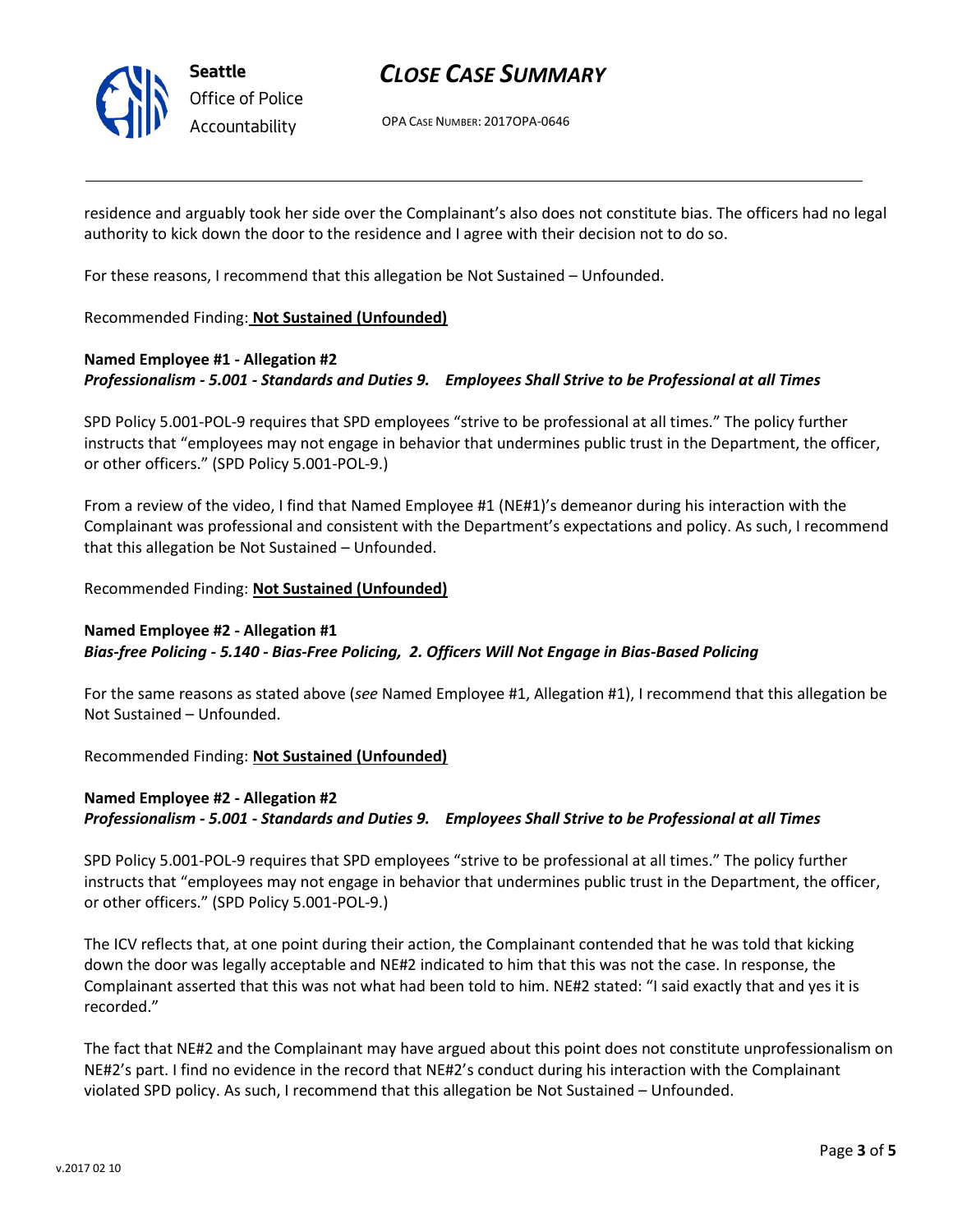

## *CLOSE CASE SUMMARY*

OPA CASE NUMBER: 2017OPA-0646

#### Recommended Finding: **Not Sustained (Unfounded)**

### **Named Employee #3 - Allegation #1** *Bias-free Policing - 5.140 - Bias-Free Policing, 2. Officers Will Not Engage in Bias-Based Policing*

For the same reasons as stated above (*see* Named Employee #1, Allegation #1), I recommend that this allegation be Not Sustained – Unfounded.

Recommended Finding: **Not Sustained (Unfounded)**

### **Named Employee #3 - Allegation #2** *Professionalism - 5.001 - Standards and Duties 9. Employees Shall Strive to be Professional at all Times*

SPD Policy 5.001-POL-9 requires that SPD employees "strive to be professional at all times." The policy further instructs that "employees may not engage in behavior that undermines public trust in the Department, the officer, or other officers." (SPD Policy 5.001-POL-9.)

NE#3 and the Complainant engaged in several argumentative interactions. At one point, NE#3 told the Complainant: "you've had an attitude since we got here." NE#3 explained that he was annoyed with the Complainant and the tone of his voice as captured by the ICV reflected that annoyance. NE#3 stated that he was annoyed because the Complainant was repeatedly asking them to kick down his mother's door, which they could not and would not do, and he was, in NE#3's opinion, continuously unreasonable.

At another point, when the Complainant was speaking to NE#2, NE#3 interjected and told the Complainant to not put words in his mouth. At his OPA interview, NE#3 acknowledged that, in hindsight, he should not have interrupted the Complainant's discussion with NE#2 and made that statement and should have waited until after the incident to address this issue with NE#2.

On a third occasion, the Complainant stated to NE#3: "you're still talking to me." In response, NE#3 said: "I can talk to you if I want to." NE#3 told OPA that he was again annoyed when he made that statement. NE#3 recognized that his tone and demeanor were rude in that instance. However, NE#3 denied that his overall conduct was unprofessional.

I understand why NE#3 may have been frustrated by his interaction with the Complainant. However, I find that he made several statements that were unnecessary and were borderline unprofessional. That being said, I do not believe that his conduct was so clearly outside of policy as to warrant a sustained finding. Instead, I conclude that a training referral is the appropriate disposition.

 **Training Referral**: NE#3 should receive re-training on the Department's professionalism policy by his chain of command or another entity that his chain of command deems appropriate. NE#3 should further receive counseling from his chain of command concerning the Department's expectations of his conduct and the requirement that he strive to act professionally even when dealing with difficult or unreasonable individuals. This re-training and associated counseling should be memorialized in a PAS entry.